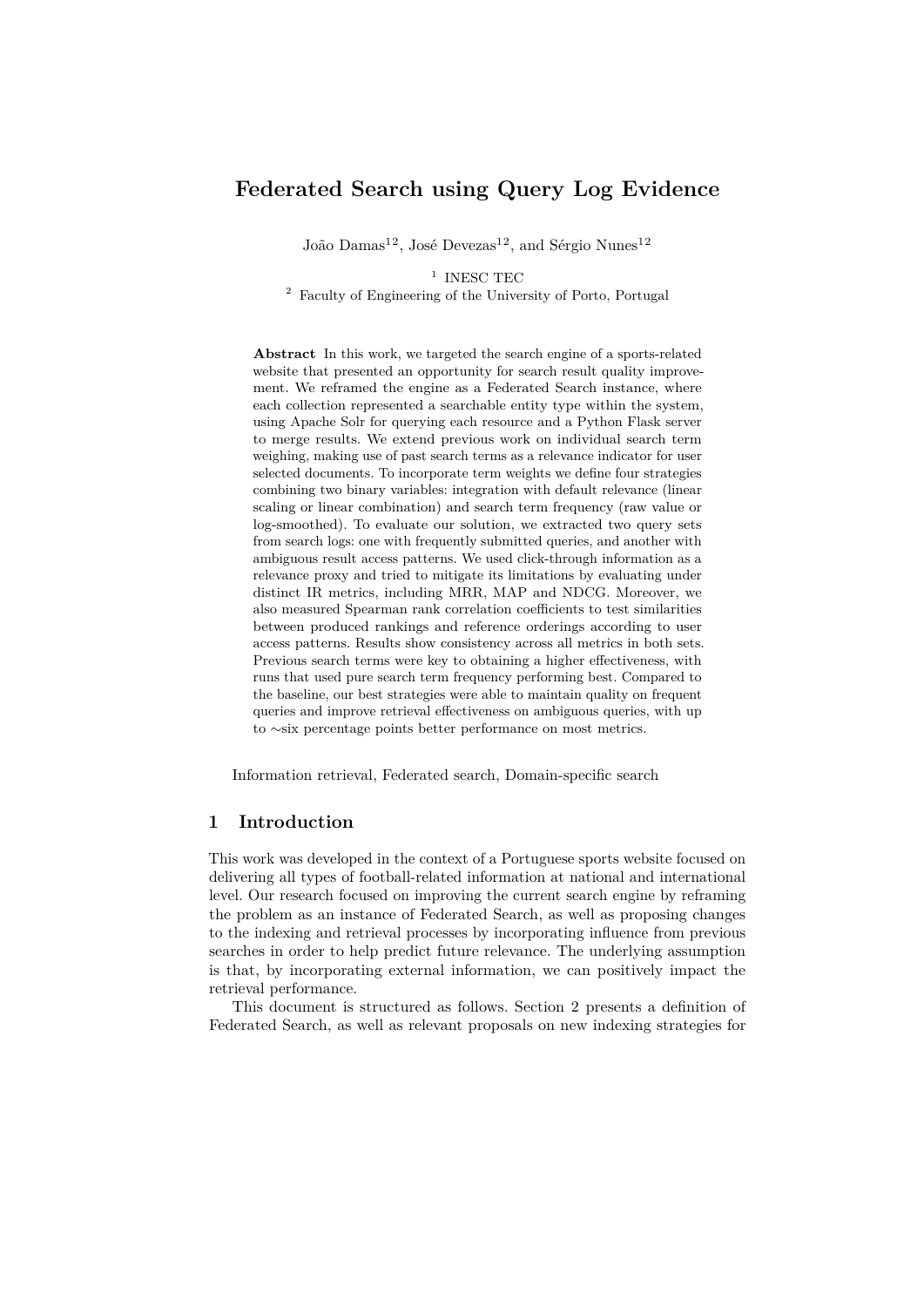similar contexts. Section [3](#page-2-0) provides an overview of the available collections, with Section [4](#page-2-1) detailing the indexing modifications by the introduction of previous search terms. Section [5](#page-3-0) provides an overview of how the retrieval process and the overall system work, including our proposed modifications for new relevance formulas. The solution is evaluated in Section [6,](#page-4-0) with Section [7](#page-9-0) reflecting on the results and potential future work.

# <span id="page-1-0"></span>**2 Related Work**

Federated search is a classic information retrieval task that involves querying a set of independent search engines and then centrally merging the results to provide a single result list to the user [\[14\]](#page-11-0). This task involves four phases: *Resource Description*, *Resource Selection*, *Results Merging* and *Results Presentation* [\[4\]](#page-11-1), with the first and third being the most relevant in our context. The first phase concerns the indexing process. After resources are selected and their relevant documents retrieved, in the *Results Merging* phase there is the need to order them in a single ranking. Even if they have similarities in the retrieval process, they are not equal and, therefore, query scores for documents from different resources cannot be directly compared [\[1\]](#page-10-0).

We center our survey on previous research focused on new indexing strategies, particularly those that use past searches to enrich document representations. The motivation is that people might remember the document not by its content, but by some description given by another person other than the author.

Fagin et al. [\[6\]](#page-11-2) present a system that uses three separate indices to index an intranet's pages: one for their content, one for the title and related metadata, and one that combines all anchor text leading to that page. Ding et al. [\[5\]](#page-11-3) use a similar approach, but with an index based on previous searches. They reason that a single source of evidence "*is not enough to construct a good website search engine, especially when the page is new or seldom accessed*". This is an important point that resembles our work closely: we expect to have a heavy tail of pages that are less visited and, therefore, would suffer from a lack of data problem if trying to use solely log data for indexing. In their tests, they compared their proposed approach with a single index with all the combined content and concluded that the former performed better. Moreover, the log index proved most effective in retrieving some top results instead of a full relevant set.

Zhou et al. [\[17\]](#page-11-4) also use a three-fold index using anchor texts and search log entries, however, their work differs on index construction, with a sliding window to capture surrounding text, as well as term propagation between consecutive pages visited through referrer information. Not all propagated terms have the same importance, as terms from pages closer to the one being processed assume higher weights. Their best results also came when linearly combining the separate indices instead of merging all terms into a single structure.

Oakes et al. [\[12\]](#page-11-5) take an extreme approach and index documents only by previous search terms. They argue that, in a system with multilingual documents and searches, this strategy allows to merge all previous searches, regardless of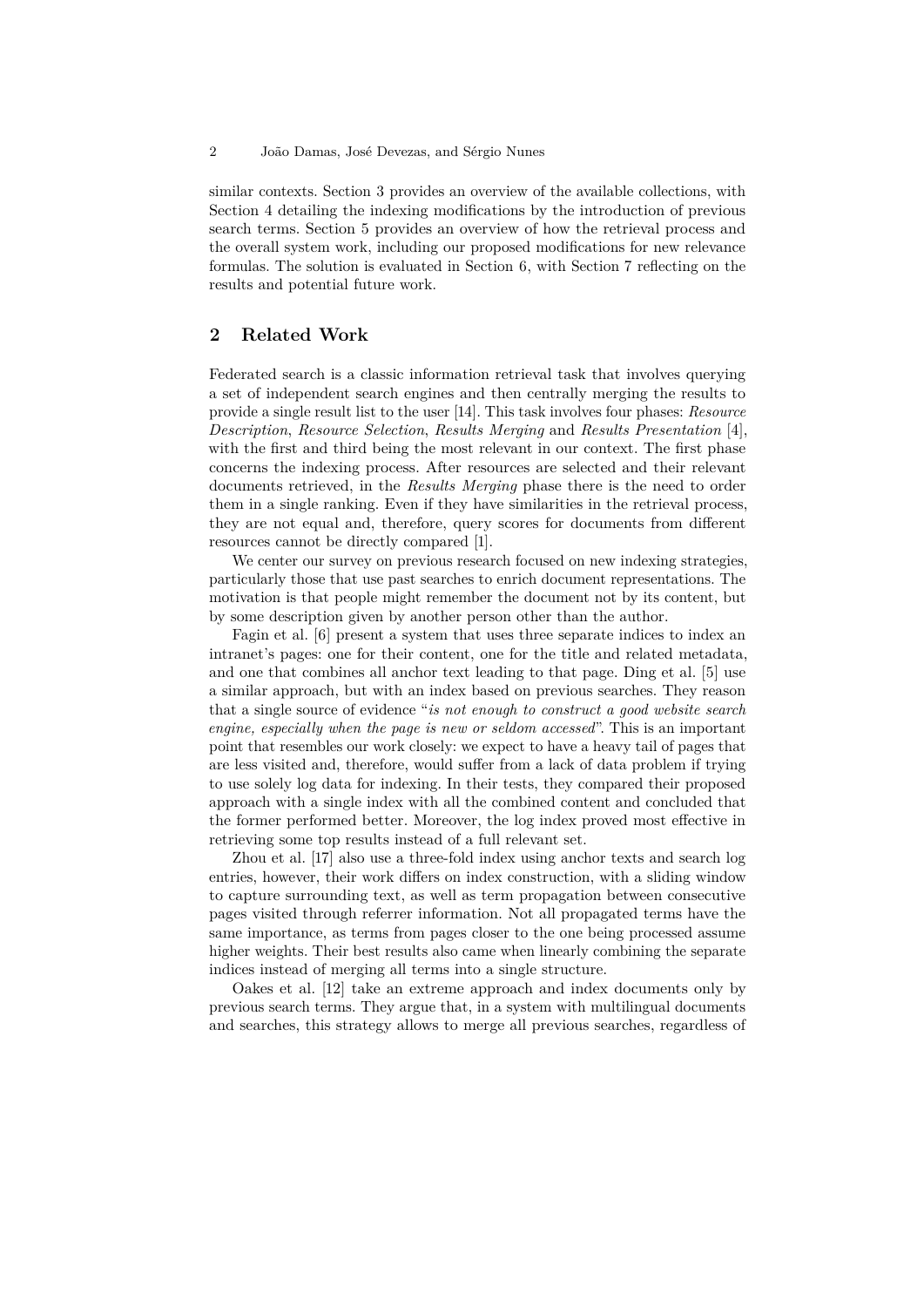language, providing users with easier access to documents in a broader set of languages, as many can be present in the index. Terms are weighted in a TF-IDF like approach. In our case, this strategy alone wouldn't likely work, due to the heavy-tail limitation presented above.

### <span id="page-2-0"></span>**3 Resource Description**

The system incorporated four different collections, corresponding to the same amount of distinct searchable entity types within the search engine, amongst the most frequently searched. The first collection stored a sample of 2,000 competitions. Each one had a name stored in a description-like field, as well as, occasionally, an abbreviation. A separate collection stores teams. Each team in our collected sample of 5,000 entries had a unique name stored in a dedicated field. The third collection contains entities of type Manager. Each one of the 3,000 sampled managers had their full name stored. Moreover, there was a keywords field that stored alternative designations, similar to nicknames, for them. However, this field was rarely filled, with only 2.4% of sample entries containing a non-empty value associated. Finally, the last collection holds entities of type Player, which are grouped together to form teams. Our sample contained 10,000 players, storing their name, past teams and in-field preferred positions.

### <span id="page-2-1"></span>**4 Search Term Payloads**

We added one extra field to all collections, *searchTerms*, that stored these terms, alongside a search relevance weight for each one. We used the formula provided by Oakes et al. [\[12\]](#page-11-5) to calculate search term relevance. However, this relevance was complementary to the overall document relevance score instead of a replacement. The difference also shows how the goals between both works differed: in the original proposal, authors aimed at exploring how this technique could aid in multilingual search, while we intended to facilitate previous search pattern recognition for future searchers. More specifically, given an entity *e*, for each query term *t*, they defined its search relevance with a TF-IDF like weight as:  $Weight(t, e) = TF_{t, e} \times \log \frac{N}{E_t}$  where  $TF_{t, e}$  is the number of searches for entity *e* that use term  $t$ ,  $E_t$  is the number of entities whose term  $t$  led to a click in it and *N* is the total number of documents (here, limited to our samples' size).

Their weighting scheme, despite being based on a traditional relevance formula, allowed to highlight terms that were often used to reach an entity, were seldom used to search others, or ideally both. In order to achieve an optimal weighting scheme, and because term frequency differences between distinct terms for a given entity were sometimes considerable, we implemented two variants. The first is as described, while the second utilizes logarithmic term frequency.

To incorporate this into collection documents, we made use of a Lucene feature that was recently ported to Solr: payloads.<sup>[1](#page-2-2)</sup> The idea is to associate some score to individual terms that, here, represents a relevance confidence weight.

<span id="page-2-2"></span><sup>1</sup> <https://lucidworks.com/post/solr-payloads/>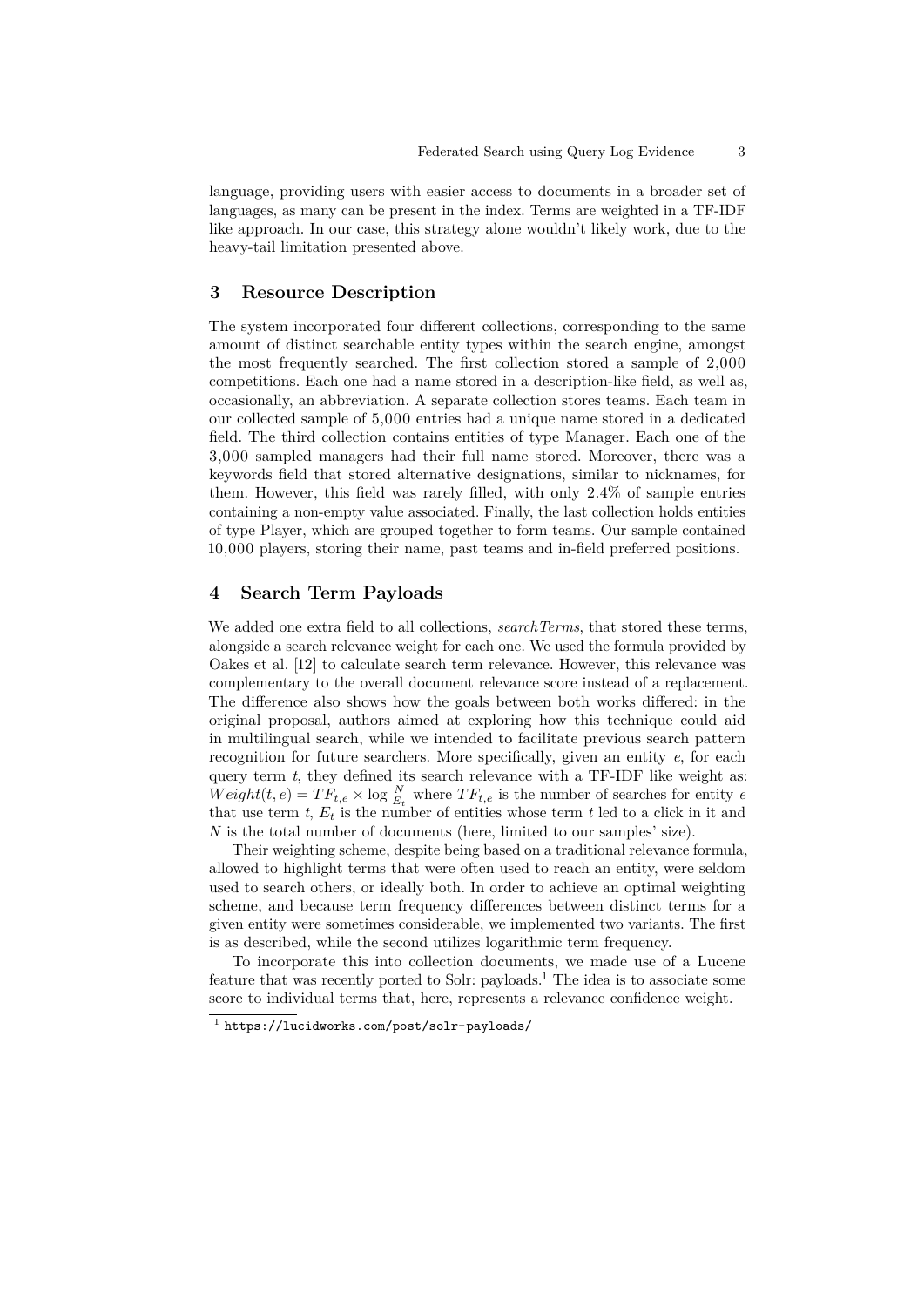### <span id="page-3-0"></span>**5 Execution Flow**

Despite the actual search process responsibility being delegated to Solr, we were not able to implement a fully federated solution within it. The lack of out-of-thebox support for a federated architecture led us to introduce a middleware server, using Python's Flask<sup>[2](#page-3-1)</sup>, that interacted with Solr to query collections and then merge results locally. When a user submitted a query, the server would build the request object that was then sent through the Solr API to each collection. Upon receiving all results, score normalization was performed, before sending a final ordered list back to the client.

### **5.1 Querying Independent Collections**

Given the difference in schemas, requests had to be adjusted according to the entity that was being queried. We started by constructing the common core of the request. This included defining the query parser and general options. We opted to use Solr's eDismax query parser<sup>[3](#page-3-2)</sup> due to its flexibility, namely supporting, e.g., field-dependent boosts. In addition, the *stopwords* parameter was set to false, so that these terms weren't removed during the analyzer pipeline. Moreover, despite the existence of a dedicated Payload query parser, that wasn't what met our needs: we intended on calculating document relevance by Solr standards *and* by term payloads, not one or the other. We used eDismax to calculate traditional document relevance and made use of the in-built *payload* function and the possibility of defining custom, calculated fields for each returned document. This function takes a payload field and a term and returns the respective weight or 0 otherwise. Upon receiving a query, the server splits it using a whitespace delimiter and creates one custom field per term. Each term is assigned a sequential field (payload\_0, payload\_1, ...) that searches the *searchTerms* field common to all entities.

Given this common core, we added the search fields, along with the respective boosts, for each entity, so that we could take advantage of the data structure to value matches on more relevant fields. Furthermore, we replicated these boosts into a phrase search parameter. This way, not only could we boost documents that matched terms in a given field, but also on consecutive term occurrences, much like phrase querying. Boost wise, we valued an entity's main name most over all other fields, followed by other stored designations (e.g., nicknames, abbreviations), and, finally, other entity-specific fields (e.g., former teams for managers and players).

#### **5.2 Incorporating Payload Scores**

Having queried a collection, the resulting documents all have a *score* field, with the estimated Solr relevance formula result, as well as *payload\_\** fields, one for

<sup>4</sup> João Damas, José Devezas, and Sérgio Nunes

<span id="page-3-1"></span> $^{2}$  <https://flask.palletsprojects.com/en/1.1.x/>

<span id="page-3-2"></span> $^3$  [https://lucene.apache.org/solr/guide/8\\_4/the-extended-dismax-query](https://lucene.apache.org/solr/guide/ 8_4/the-extended-dismax-query-parser.html)[parser.html](https://lucene.apache.org/solr/guide/ 8_4/the-extended-dismax-query-parser.html)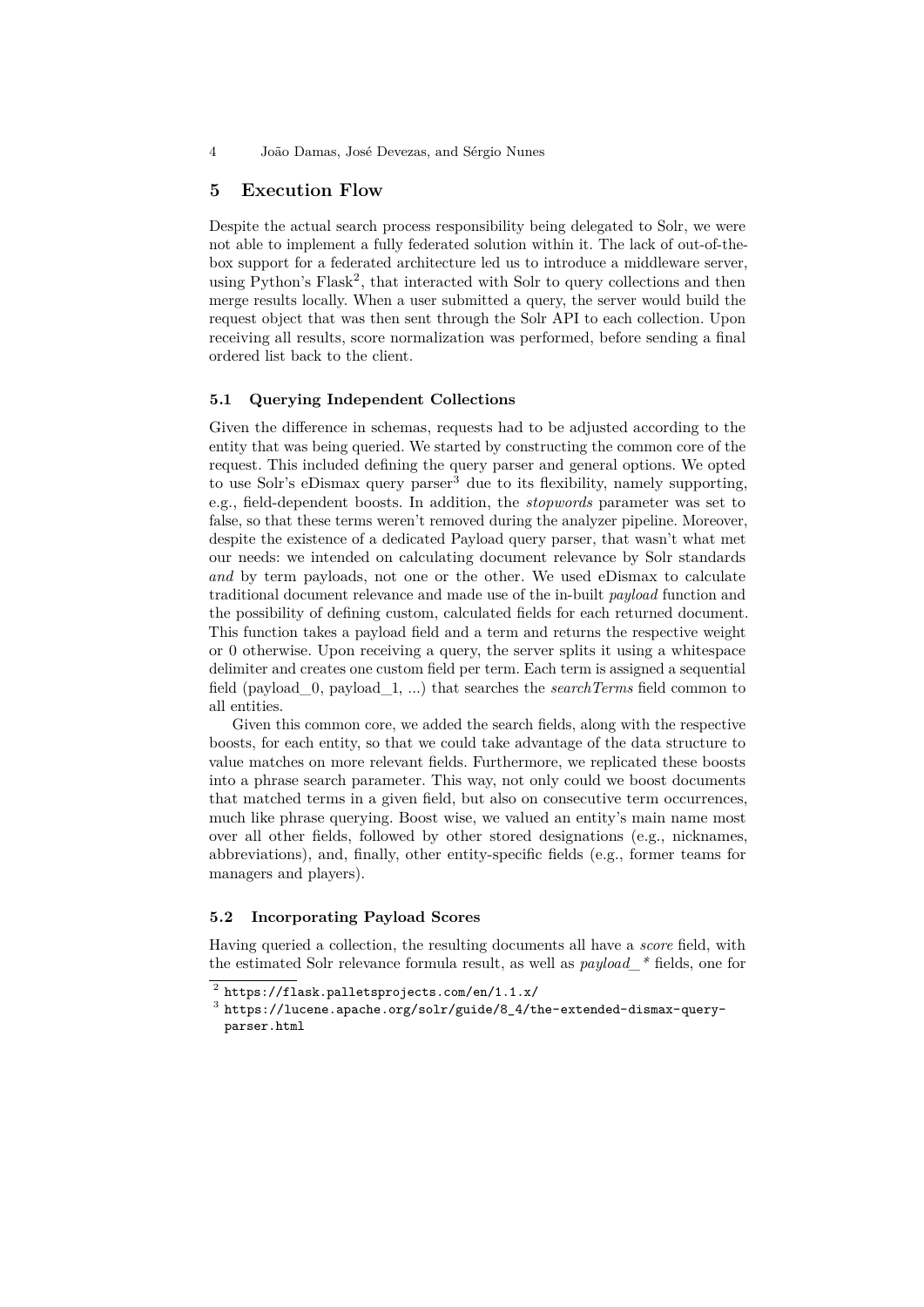each query term issued. To merge these scores, we use a set of strategies based both on linear scaling and linear combination of factors and terms, respectively. To this end, given a document relevance score  $RelS$  and payload scores  $PL_{0..n}$ for that document, we defined and experimented with 4 strategies. In the first strategy, *Prod*, the document's final score linearly scaled with the matching payload scores, that is:  $Score_{Prod} = RelS \times \prod_{i=0}^{n} PL_i$ ,  $[PL_i \neq 0]$ .

On the other hand, the *Sum* strategy performed a linear combination between the relevance score and the sum of the matching payload scores:  $Score_{Sum}$  $\alpha \times RelS + (1 - \alpha) \times \sum_{i=0}^{n} PL_i, \alpha \in [0, 1]$  where the  $\alpha$  parameter could attribute more or less importance to term payloads and defaulted to 0.5. The last two strategies follow from the first ones, but with log-smoothing. The *ProdLog* strategy is similar to *Prod*, but the sequence product of the payloads was log-smoothed. Finally, the *SumLog* incorporation strategy was derived from *Sum*, similarly to *Prod* and *ProdLog*, i.e., the summation component is log-smoothed.

#### **5.3 Results Merging**

The last step in the retrieval process was the merging of results from all four collections in order to produce one ordered list. To merge documents, we had to normalize their scores, so that they could be comparable between different collections. One of the most well-known algorithms for this task is CORI [\[3\]](#page-10-1). For a given document *D* retrieved from collection *C*, CORI defines its normalized score as  $FinalScore = S_D * \frac{1+0.4*S_C}{1.4}$ , where  $S_D$  is the original document score (after term payload incorporation) and  $S_C$  is the collection's score, while the normalization constants are a product of experimentation.

An important component in score normalization is the document's origin collection's score. This value should reflect the retrieved documents' overall importance for the final ordered list, thus its value could be the difference between a document placing in the top 10 or much further down. We followed the work of Hawking et al. [\[10\]](#page-11-6), who, inspired by Rasolofo et al. [\[13\]](#page-11-7), used a LMS strategy to calculate a collection's score. LMS, short for "*using result Length to calculate Merging Score*" [\[13\]](#page-11-7), requires no collection metadata or samples, ranking collections based on the result set size for a given query. More specifically, a collection's LMS score is defined as:  $LMS_C = \log \left( 1 + \frac{|R_C| \times K}{\sum_{i=1}^{n} |R_i|} \right)$  $\Big)$  where  $|R_i|$  is the size of the result set returned by collection *i* for the query, *n* is the number of collections to merge, and *K* is a scaling constant. In the original proposal, the authors set a value of  $K = 600$ , which we adopted.

# <span id="page-4-0"></span>**6 Evaluation**

To evaluate our solution, we used a collection of real queries and evaluated the performance under several standard metrics. In order to annotate test queries with the correct answers, we used click information as a relevance proxy. The work of Joachims et al. [\[8\]](#page-11-8) exposes the potential dangers of using click-through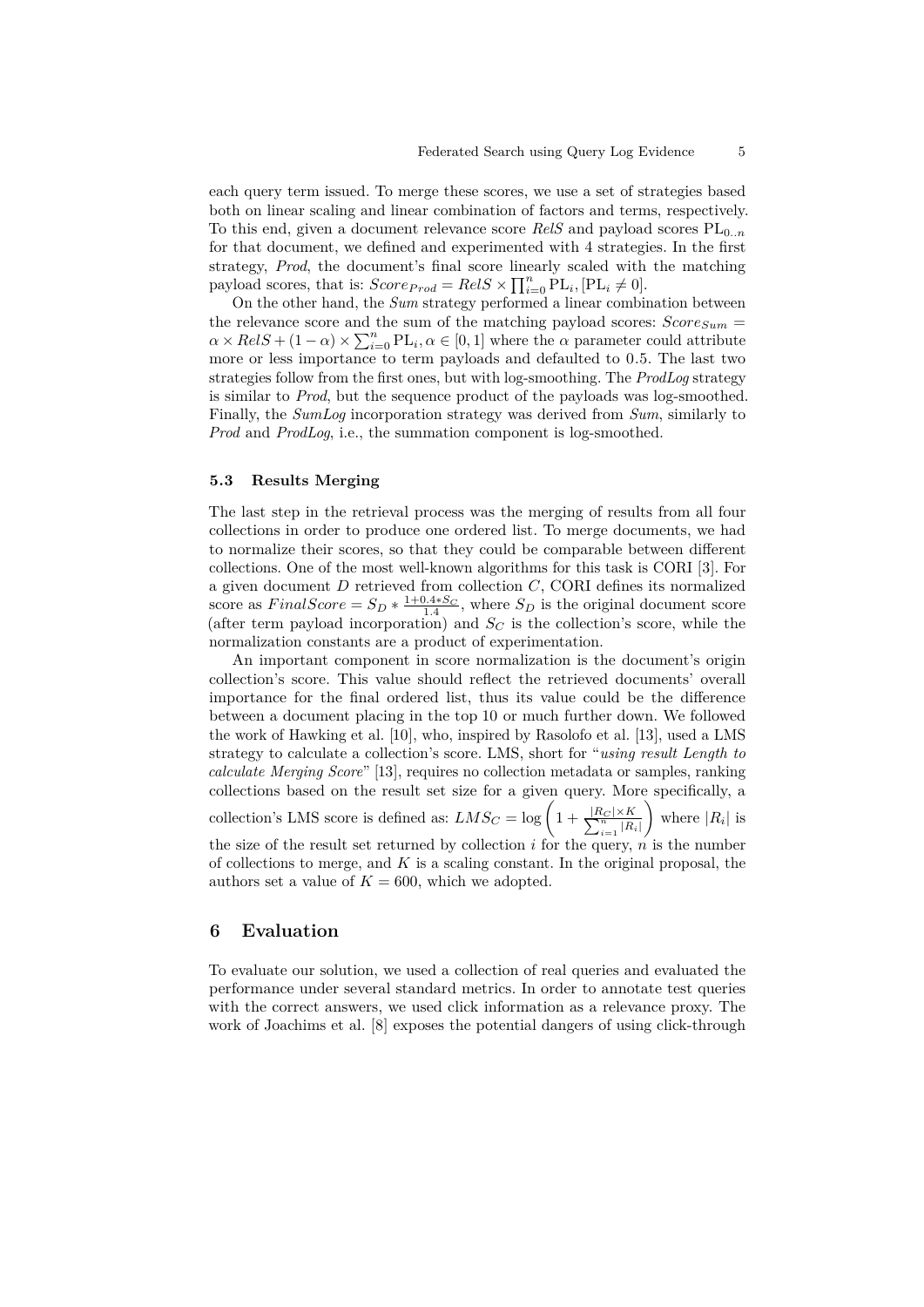information to this end. To mitigate these problems, a diverse set of metrics was adopted. In order to validate the results, behavior across metrics should remain reasonably consistent. Finally, when possible, work that supports the use of click-through data as an acceptable replacement for manual relevance judgement was cited.

#### **6.1 Datasets**

We used two distinct sets of queries to analyze the engine's behavior under different circumstances and scenarios. Queries were mostly short, with a large majority spanning no longer than 2 terms. The first set of queries contained popular queries in terms of frequency. To build it, we collected the 200 most frequently submitted queries and all the entities clicked as a result of that search, keeping only the most clicked one, alongside the number of clicks it received. Liu et al. [\[11\]](#page-11-9) concluded that, for navigational queries, it was possible to automatically annotate queries with the most clicked result as the correct answer, obtaining over 96% accuracy on the annotation process when compared to manual judgements. In our context, queries were expected to be predominantly navigational, as users mostly sought a specific entity when searching. On average, the top clicked result in each of the 200 queries had an average click share of 85%. Moreover, in nearly 120 queries the top clicked result had over 90% of all clicks for that query. Such skewness towards one result was also a good indicator that helped validate the automation of the annotation process.

The second set of queries consisted of interrogations that produced high variability in clicked results, i.e., different entities were considered the correct answer depending on the search session, and none of them had a noticeable click share majority. In this case, we filtered queries based on individual entity click entropy, using the formula presented by Kulkarni et al. [\[9\]](#page-11-10). The building process followed a similar flow to the frequent queries set. We started by collecting the 200 queries with the highest entropy value. However, this time, we considered all results clicked as potential answers. In this case, the top clicked results had an average click share of 36.9%. Thus, due to the ambiguous nature of these queries, we considered multiple possible answers per query. Accordingly, these query sets will be referred to as *Frequent Query Set (FQS)* and *Entropy Query Set (EQS)*.

#### **6.2 Evaluation Metrics**

To evaluate the robustness of the system, both query sets were tested against different metrics. As we had no access to a test collection with full relevance judgements for all documents, we avoided measures that directly dealt with recall. More specifically, we used *Mean Reciprocal Rank (MRR)* [\[16\]](#page-11-11), including a click-weighted variant proposed by Walter Underwood [\[15\]](#page-11-12), *Mean Average Precision (MAP)* [\[2\]](#page-10-2), *Success (at N)*, a percentage of queries with at least one correct answer in the top N results, as proposed by Zhu et al. [\[18\]](#page-11-13) (with values  $N = \{1, 5\}$ . Moreover, for the Entropy Query Set, we also used *Normalized Discounted Cumulative Gain (nDCG)* [\[7\]](#page-11-14), as well as Spearman's rank correlation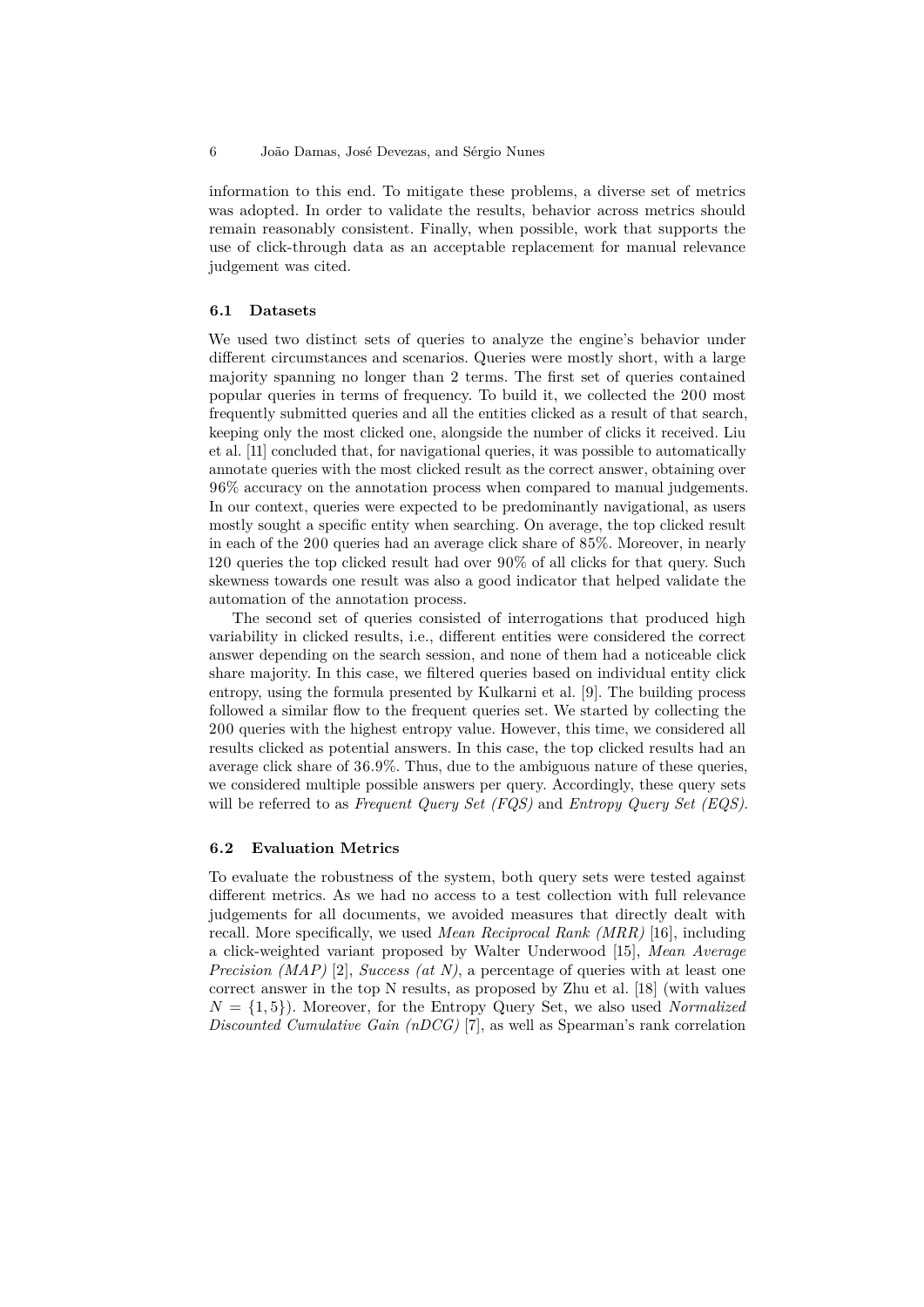coefficient, which assesses if the relationship between two variables from dependent samples (here, ranking positions) can be characterized as a monotonic function, i.e., both variables grow in the same direction. Statistical hypothesis testing was performed to assess if coefficient values varied significantly between different strategies in our solution and if there were improvements over the baseline.

### **6.3 Results and Discussion**

We now present the obtained results, partitioned by query set. All metrics were applied with a cutoff at ranking 10. In the following subsections, we consider each independent combination of search term payload score calculation and incorporation as an independent search engine. The engine resulting from the combination of Pure TF (in payload calculation) and the product operator (in payload incorporation) is referred to as *PProd*. *CurrSol* represents the baseline that is the current solution in the product engine. Finally, *NoPayload* refers to a local baseline for our solution, where there was no search term payload in use, i.e., *plain federated Solr*. Regarding Sum and Sumlog strategy variants, we experimented, *a priori*, with  $\alpha$  values in the range [0, 1], with a step of 0.1, in order to assess the best linear combination weights. Optimality was achieved when  $\alpha = 0.3$ , that is, the document's score was made mostly from search term payloads (70%). As we approached both extremes of the tested range, performance tended to get worse, as expected.

**Frequent Query Set** Results for the Frequent Query Set are shown in Table [1.](#page-7-0) For each metric we highlight the strategies that had the highest value. An immediate observation is that the performance of the plain Solr baseline (*NoPayload*) ranks worst in every metric. More specifically, in around 47% of the queries, the engine was able to return the correct result in the first position, and only in a little over two-thirds placed it in the top 5. This was further corroborated by the lower values of weighted and unweighted MRR, reflecting the typically lower ranking positions where correct results were found. Note that, by considering only one correct answer per query, unweighted MRR and MAP values were equal, therefore we show only one designation, in this case the former.

Regarding the different combinations of our solution, it appeared that using Sumlog for search term payload incorporation, regardless of the TF type used for its calculation, lead to worse results. In fact, when using TF Log, results were almost comparable to not using payloads at all. This was likely a sign that both the Sumlog incorporation strategy and logarithmic TF calculation flattened payload values beyond significance. The latter's effect could be seen on the other variants as well: when compared to their Pure TF counterpart, no variant performed better on any metric. In the remaining three strategies (*PProd*, *PSum* and *PProdlog*), performances were more similar and close to the CurrSol baseline. As for the other two, they were almost indistinguishable performance-wise. When compared to the CurrSol baseline, results were also very similar, with a small advantage for the baseline in the Success@5 metric. Indeed, frequently searched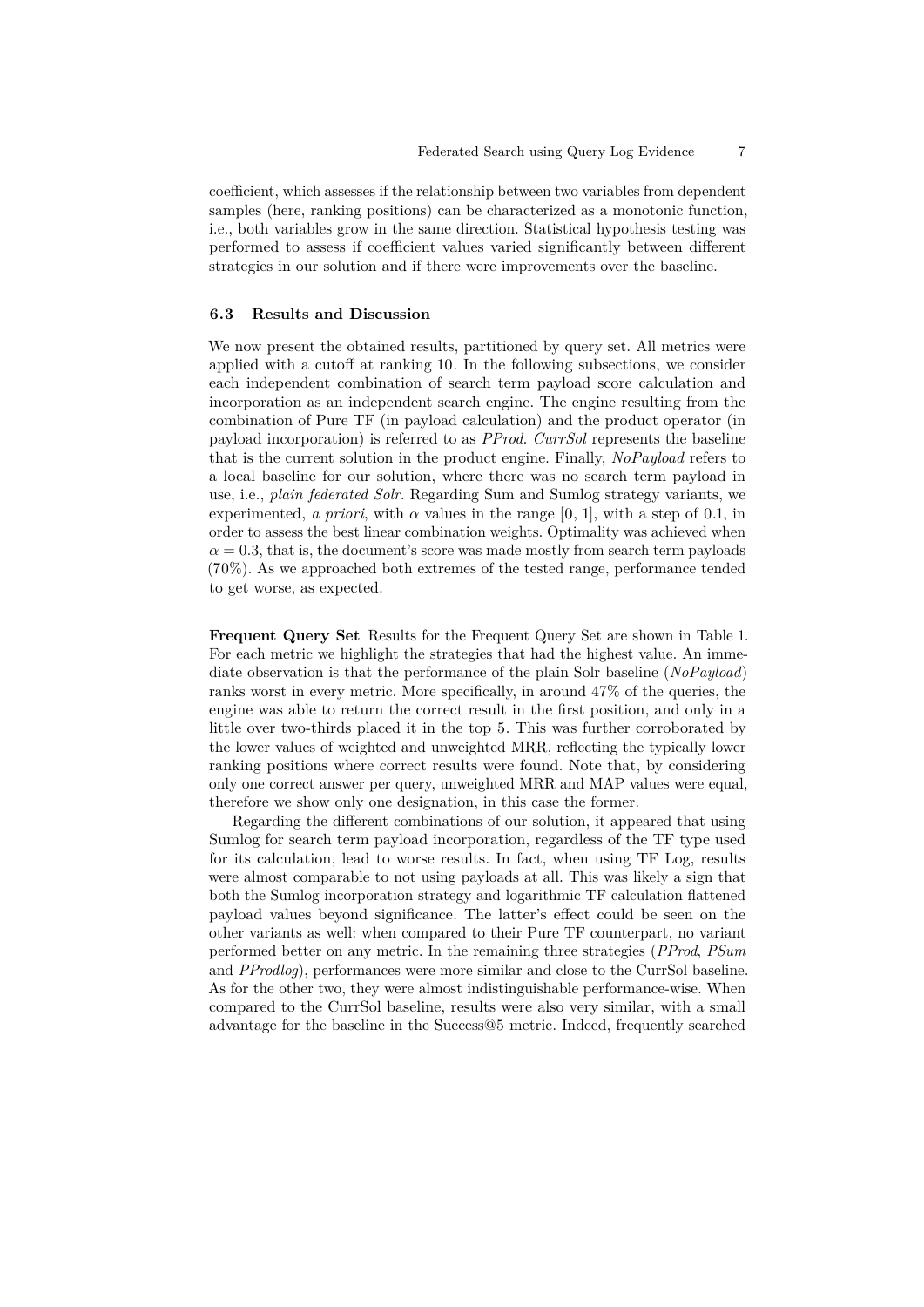entities already produced good results, as was shown by these results. Therefore, the main conclusion was that some of the combinations of our solution were capable of replicating the good results already provided by the baseline for these situations.

| Strategy  |         | MRR@10 wMRR@10 Success@1 Success@5 |         |         |
|-----------|---------|------------------------------------|---------|---------|
| CurrSol   | 0.84535 | 0.99580                            | 0.83696 | 0.87370 |
| NoPayload | 0.56864 | 0.66987                            | 0.47283 | 0.68478 |
| PProd     | 0.84375 | 0.99508                            | 0.83696 | 0.85326 |
| PSum      | 0.84013 | 0.99476                            | 0.83152 | 0.85326 |
| PProdlog  | 0.82201 | 0.97689                            | 0.79348 | 0.85326 |
| PSumlog   | 0.66498 | 0.78311                            | 0.56522 | 0.78804 |
| LProd     | 0.80471 | 0.95340                            | 0.76630 | 0.85326 |
| LSum      | 0.68554 | 0.83061                            | 0.59239 | 0.80435 |
| LProdlog  | 0.76771 | 0.91409                            | 0.70109 | 0.84783 |
| LSumlog   | 0.60714 | 0.70529                            | 0.51630 | 0.73370 |

<span id="page-7-0"></span>**Table 1.** Evaluation results for the Frequent Query Set.

Finally, we focused on one metric and looked at its individual values for all queries across one of the top combinations, *PProd*, and the CurrSol baseline. We chose Average Precision (AP) as the metric to observe, not only due to its robustness, but also since it considered multiple answers per query, an important factor so that we could more confidently perform the same analysis later on the Entropy Query Set. Figure [1a](#page-7-1) shows the obtained values. As expected, values were very close, reflecting what was obtained in their averages. Despite being able to keep a better performance for a short while, the current production engine then had a slower rate of descent for the lowest scoring queries.

**Entropy Query Set** Evaluation results for this query set are presented in Table [2.](#page-8-0) Furthermore, note that, while the NDCG column label reads *NDCG@10*, the values presented are the arithmetic average for all queries, and not individual

<span id="page-7-1"></span>

<span id="page-7-2"></span>**Figure 1.** AP values per query in descendent order for each query set.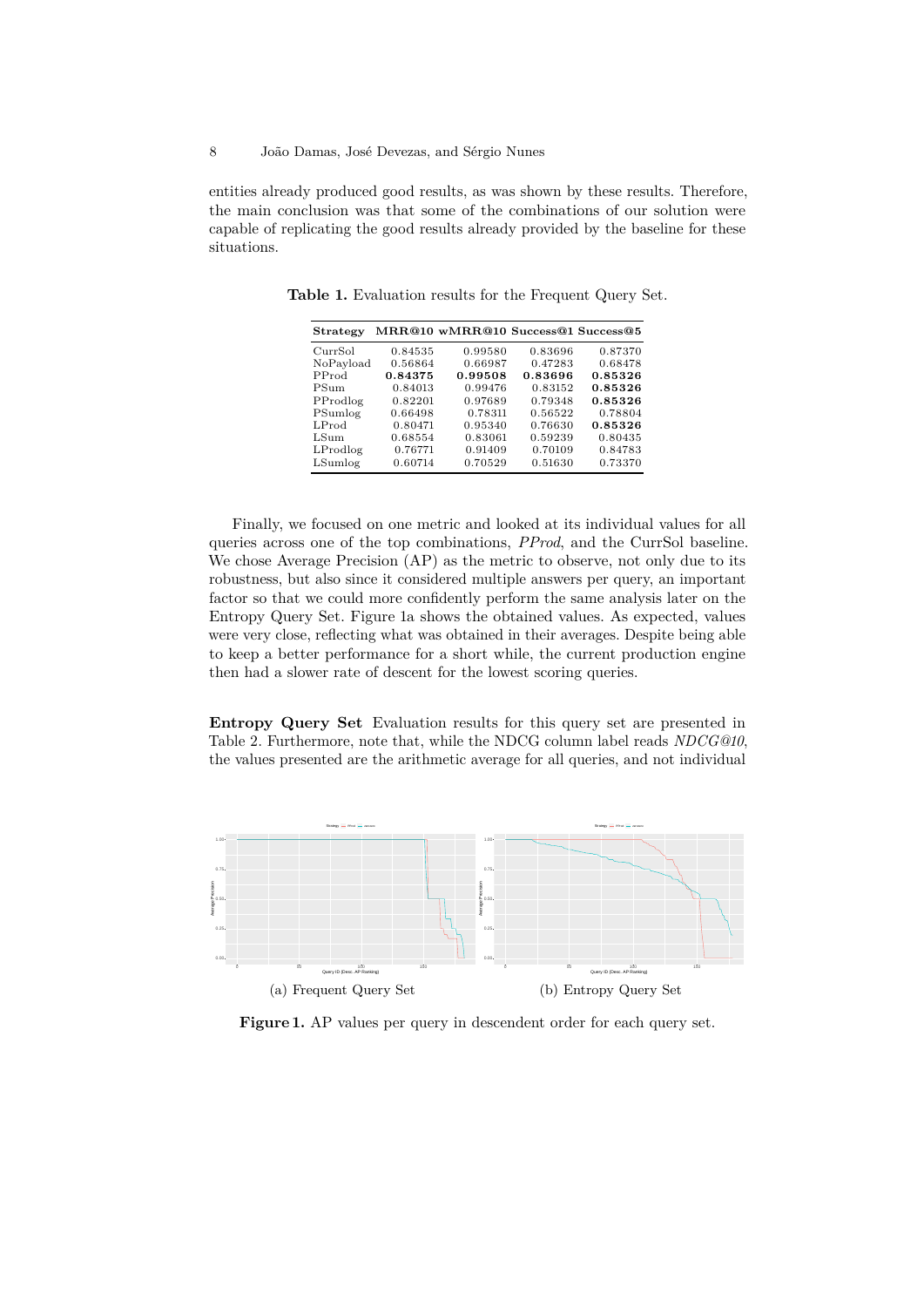values. Once again, the local baseline of not having search payload incorporation achieves the worst performance of any combination, a repeated behavior. MAP, which was equivalent to MRR in the Frequent Query Set, also follows a similar pattern, though with even lower values. Finally, the newly introduced metric, NDCG@10, also suggests that there wasn't much gain as we moved in the ranking when compared to other strategies. Being a pattern present in both query sets, this confirms that payloads are key for improving retrieval performance.

Sumlog strategy variants are, once again, the ones with the lowest performance, demonstrating the low expressiveness of payloads in that scenario. However, contrary to the Frequent Query Set, there were more strategies that suggest an improvement over the CurrSol baseline. More specifically, both *PProd* and *LProd* surpass other strategies in all metrics (e.g., they are the only ones with a MAP value over 0.8). Moreover, they also present the highest discounted cumulative gain, with NDCG@10 values of around 0.82 each. In terms of correct result presence in the top 1 and 5 ranking positions, other strategies, such as *PSum* and *PProdlog*, perform nearly as well as the former two. In fact, their difference in other metrics is usually small (around 3 percentage points maximum in MAP).

**Table 2.** Evaluation results for the Entropy Query Set.

<span id="page-8-0"></span>

| Strategy          |        | MRR@10 wMRR@10 MAP@10 Success@1 Success@5 NDCG@10 |        |        |        |        |
|-------------------|--------|---------------------------------------------------|--------|--------|--------|--------|
| CurrSol           | 0.7682 | 0.9540                                            | 0.7492 | 0.7324 | 0.8388 | 0.7451 |
| NoPayload         | 0.5082 | 0.7187                                            | 0.4822 | 0.3966 | 0.6760 | 0.5198 |
| PProd             | 0.8304 | 0.9955                                            | 0.8011 | 0.7989 | 0.8659 | 0.8201 |
| PSum              | 0.8216 | 0.9953                                            | 0.7797 | 0.7933 | 0.8547 | 0.8035 |
| PProdlog          | 0.8233 | 0.9927                                            | 0.7880 | 0.7933 | 0.8603 | 0.8038 |
| PSumlog           | 0.6974 | 0.9133                                            | 0.6617 | 0.5978 | 0.8436 | 0.6979 |
| L <sub>prod</sub> | 0.8317 | 0.9932                                            | 0.8102 | 0.7989 | 0.8715 | 0.8161 |
| LSum              | 0.7832 | 0.9683                                            | 0.7472 | 0.7263 | 0.8547 | 0.7648 |
| $L$ Prodlog       | 0.8042 | 0.9865                                            | 0.7760 | 0.7654 | 0.8547 | 0.7825 |
| LSumbog           | 0.6057 | 0.7458                                            | 0.5803 | 0.4916 | 0.7709 | 0.6043 |

The last metric we used, the Spearman ranking correlation coefficient, was used to assess which, if any, of our combinations produced rankings that were, on average, closer to the results users tend to click on. Therefore, we performed hypothesis tests by comparing each combination from our solution with the CurrSol baseline and verifying if we could confidently state that correlation values tend to be higher. We started by assessing the coefficient data's normality using the Shapiro-Wilk normality test. The null hypothesis *H*0 states that the data follows a normal distribution, and can be rejected if the *p-value* falls under the chosen alpha, which we adopted to a standard 0.05. After running on all coefficient datasets (from our solution and the CurrSol baseline), the *p-value* was always much lower than the threshold set, therefore the normality assumption failed every time. Thus, we discarded parametric tests that relied on the normality assumption. Our choice was then the non-parametric Wilcoxon signed-rank test. This test is a reliable alternative when there is no support for data normality and can be used to assess if there are significant changes in the distribution of two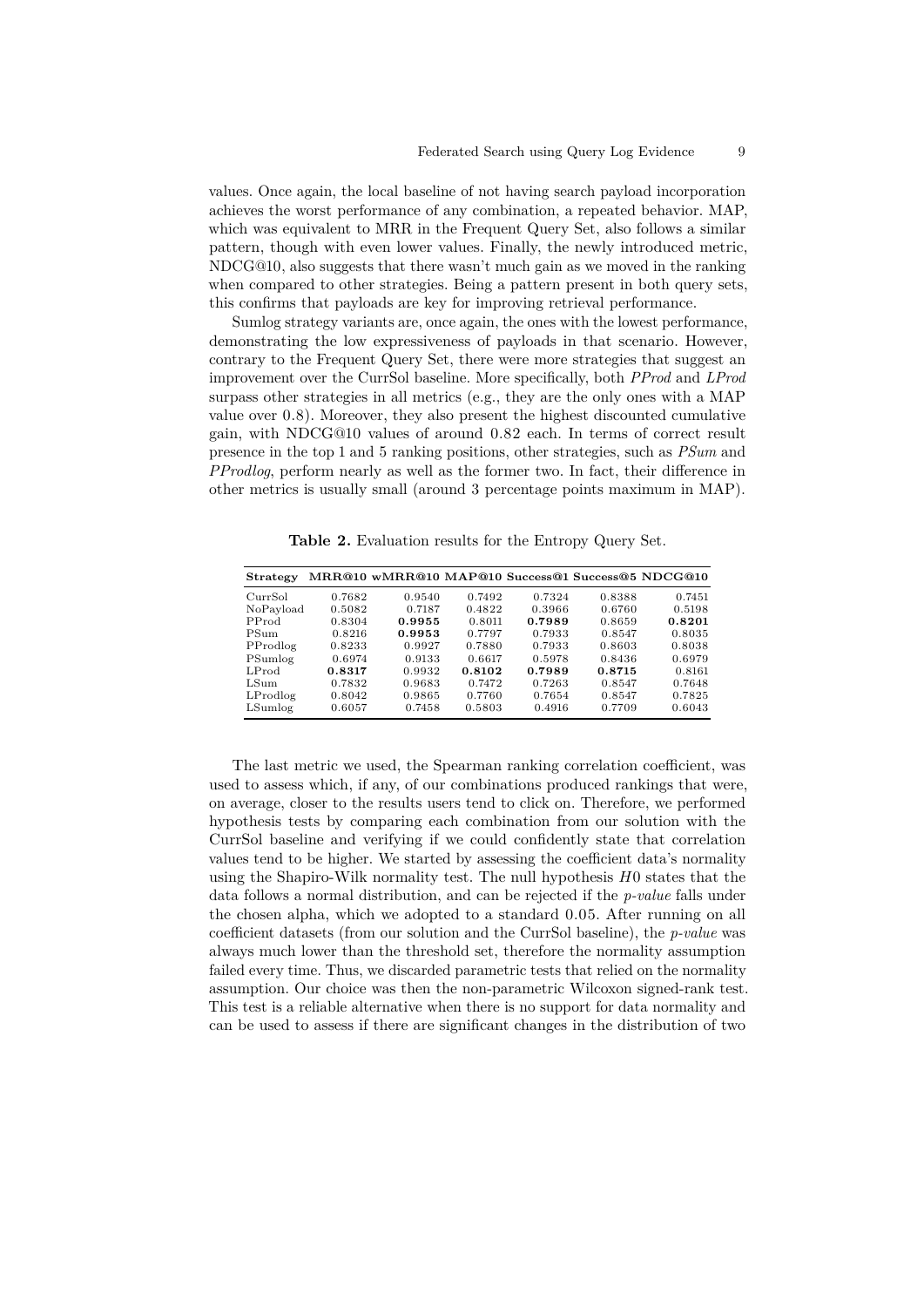variables, and if these changes are one or two-sided. Given two variables X and Y, the null hypothesis is  $H0: X \leq Y$ . Our interest was then in checking which combinations were able to reject the null hypothesis. Once again, we considered a threshold of  $p = 0.05$ . Table [3](#page-9-1) shows the obtained results. Results below the defined threshold are marked with an asterisk (\*). Values lower than 0.001 are highlighted with a double asterisk (\*\*).

<span id="page-9-1"></span>**Table 3.** Wilcoxon signed-rank test *p-values* for Spearman correlation coefficients.

| Strategy         | $p-value$     |
|------------------|---------------|
| NoPayload        | 0.922         |
| PProd            | $1.352e-12**$ |
| PSum             | $1.521e-6**$  |
| PProdlog         | $4.444e-9**$  |
| PSumlog          | $0.036*$      |
| LProd            | $1.311e-7**$  |
| $_{\text{LSum}}$ | $0.007*$      |
| $L$ Prodlog      | $3.685e-6**$  |
| LSumbg           | 0.517         |

Results show that, for both *NoPayload* and *LSumlog* strategies, we can't state that the correlation coefficients are higher than the baseline. Moreover, the *PSumlog* strategy, despite being able to reject the null hypothesis, results in a much higher value (0.036), attributing less confidence to this strategy as well. Otherwise, all strategies' results allow us to say that they produce rankings with higher correlation to typical user result access patterns. Finally, Figure [1b](#page-7-2) shows the individual AP values for this query set. Differences are more noticeable in this scenario, also reflecting the enhancement visible when evaluating this query set. There is a sudden break for our strategy towards the worst performing queries. This is likely due to the correct answer inclusion strategy: we consider all queries that had at least one answer present in the samples, no matter how often it was clicked. For queries that closely resemble this edge case, it was not possible for our solution to place them in the top 10 answers. Overall, our solution appears to produce much better results according to user access patterns.

# <span id="page-9-0"></span>**7 Conclusions**

In this work, we took an existing sports search engine and proposed reframing it as a Federated Search instance, where each collection corresponds to a searchable entity type. We also indexed previous search terms for a given document, a strategy that was shown to have high discriminative power. Each term's weight is derived from a TF-IDF adaption, reflecting how often it was used to reach that and other documents. To incorporate payload values, we defined four strategies as a product of two binary variables: score update (linear scaling or linear combination) and previous search term frequency (raw value or log-smoothed). Finally, for merging and normalization, we made use of previous work on CORI variations that used returned result set size as a main signal for collection quality.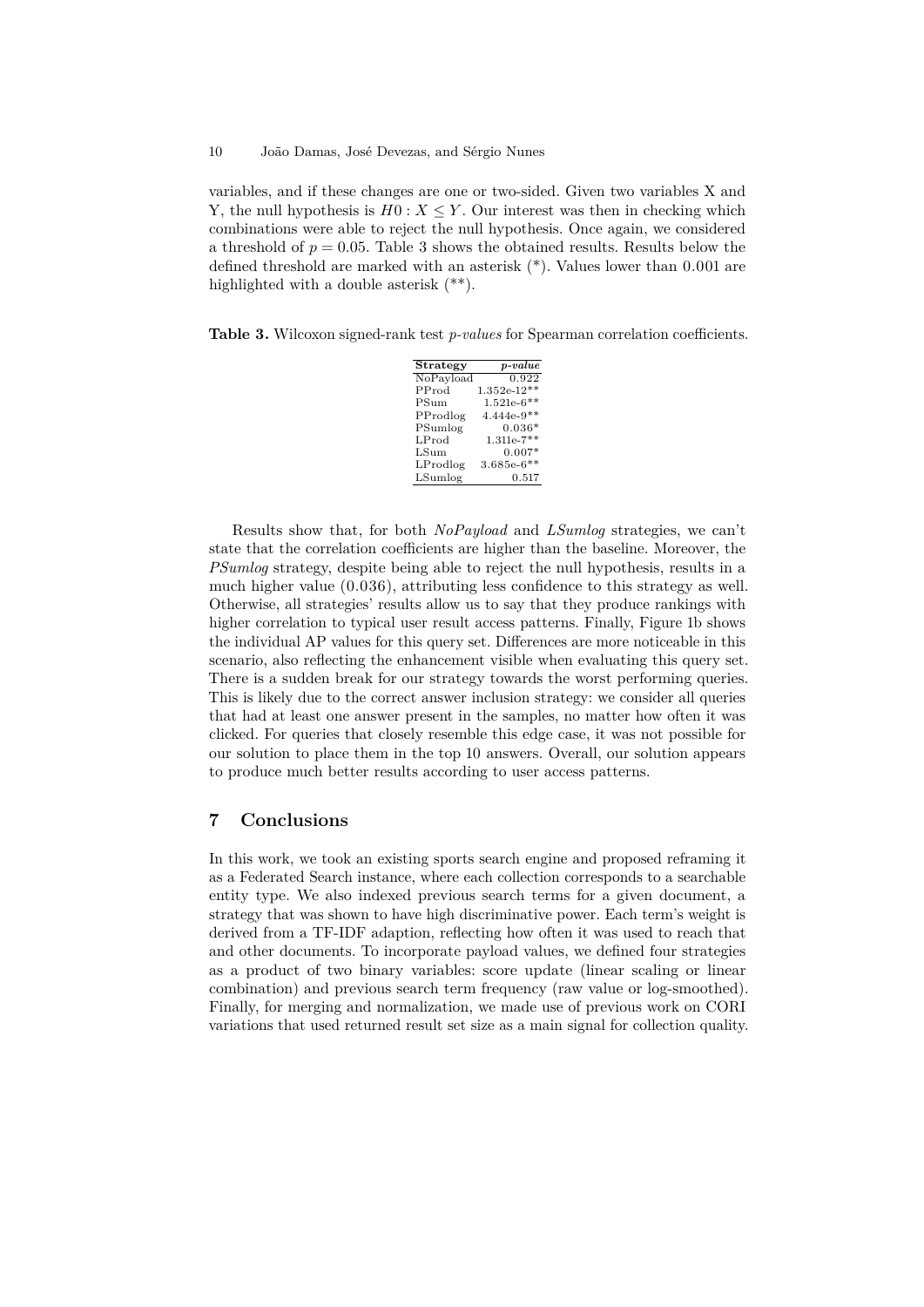Our evaluation process consisted of comparing results from different combinations of our proposed solution and the current production engine. For this, we extracted two query sets from the search logs, one with the most frequents queries and one with the most ambiguous ones (entropy set). To annotate queries with the correct answer, we had to resort to using clicks as a relevance proxy. For the frequent query set, there was one correct answer, the most clicked entity, since they always had a high click share, averaging 85%. As for the entropy query set, a majority was seldom found, hence all entities clicked were considered in a way to reflect graded relevance. In order to mitigate limitations of this approach, we used several distinct IR metrics, including MAP, MRR and NDCG. Results for frequent queries show that we were able to match the current system quality, and, additionally, increase retrieval effectiveness up to six percentage points on most collected metrics for ambiguous queries. Raw search term frequency achieves better results than its counterpart, with both linear scaling and combination providing the best results alongside it, with a slight advantage for the former. In fact, stability was observed across metrics for different strategies, reinforcing confidence on the reliability of the evaluation methodology. This shows how a single, uniform and integrated system was able to provide quality answers for a diverse set of information needs and queries. Moreover, it demonstrates how past searches can be a positive influence in relevance determination for document ordering for future searchers.

As future work, it would be interesting to experiment with other types of incorporation strategies beyond what was tested here. This could lead to a more systematic analysis in order to assess possible patterns concerning optimal strategy types. Another possible continuation includes replicating the behavior of the current system by favoring terms used more recently, so as to avoid wrongful bias of possible search term spikes. Regarding evaluation, quality measurement under real system usage would further aid in testing the solution's quality.

### **Acknowledgements**

This paper would have not been possible without the collaboration of the zerozero.pt team, who kindly provided us continuously refined search logs that were the foundation of the work developed. This work is financed by National Funds through the Portuguese funding agency, FCT - Fundação para a Ciência e a Tecnologia, within project LA/P/0063/2020.

#### **References**

- <span id="page-10-0"></span>1. Arguello, J.: Federated Search for Heterogeneous Environments. Ph.D. thesis, Carnegie Mellon University (2011)
- <span id="page-10-2"></span>2. Buckley, C., Voorhees, E.M.: Evaluating Evaluation Measure Stability. SIGIR Forum 51(2), 235–242 (Aug 2017)
- <span id="page-10-1"></span>3. Callan, J.P., Lu, Z., Croft, W.B.: Searching Distributed Collections with Inference Networks. In: Proceedings of the 18th Annual International ACM SIGIR Conference